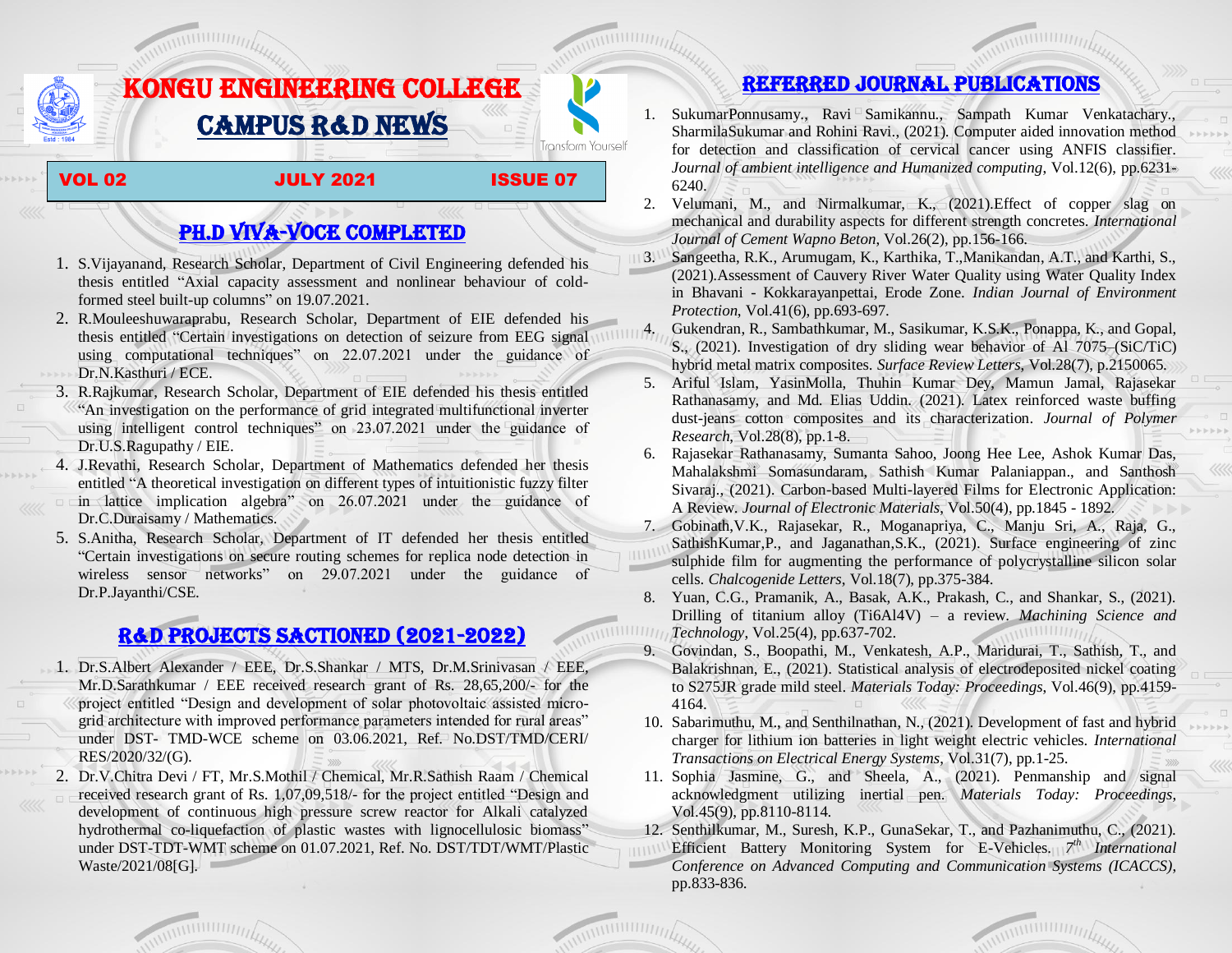- 13. Gunasekar, T., Aarthi, V., Bharanidharan, K.L., Ashwin, S., Venkat, V., and Mohanasundaram, T., (2021). GSM Based Fault Detection in Three Phase Power Distribution System. 7<sup>th</sup> International Conference on Advanced *Computing and Communication Systems (ICACCS)*, pp.384-388.
- 14. Firos, A., Joshi VinayakBhalachandra., SidagoudaPatil., Emmanuel Babu Pukkunnen., Lakshmi Devadas., and Sabarimuthu, M., (2021). Permanent Magnet Synchronous Generator Based Wind Energy Conversion System with Power Management System using V/F Technique. *International Journal of Aquatic Science*, Vol.12(2), pp.2372 - 2382.
- 15. Yuvarani, P., Vijayachitra, S., Ranganayaki, V., Sathish Kumar, S., Srujan Raju, K., Sivachitra, M., and Komalnu Raghavan, I., (2021). Industrial Waste Water Recycling using Nanographene Oxide Filters. *Advances in Materials Science and Engineering*, Vol. 2021, Article ID 4528949.
- 16. Kannan, K., Sivaranjani, P., Sathish Kumar, S., Nalini, M., Balaji, V. R., and Sanjeevi, P., (2021). SPAHN novel approach for PL-AG gateway discovery for internet connectivity. *Peer-to-Peer Networking and Applications*, Vol.14, pp.2275–2284.
- 17. Senthilkumar, K., Balambigai, S., Hemalatha, K., Chandrasekaran, A., Suganthi, V., Yuvasri, M., and Shreelogesh. D., (2021). Chemically Treated Activated Carbon for Supercapacitor Electrode Derived from Starch of Solanum Tuberosum. *Journal of New Materials for Electrochemical Systems*, Vol.24(2), pp.78-83.
- 18. Sasikala, S., Gomathi, S., Geetha, V. and Murali, L., (2021). A Proposed Framework for Cloud-aware Multimodal Big Data Analysis toward Optimal Resource Allocation. *The Computer Journal*, Vol.64(6), pp.880-894.
- 19. Deepa, G., Suresh Kumar, V., Hari Baskar, C., Hari Prakathish, T. and Deepak Kumar J., (2021). Domestic - Monitoring System for the Elderly using Deep Learning. *Turkish online Journal of Qualitative Inquiry*, Vol.12(3), pp.5237- 5248.
- 20. Nagaraju, V., Abhishek, S., Raja Sarath Kumar, B., Balambigai, S., and Sakthisudhan, K., (2021). Diagnosed image of breast cancer by antenna MVDR beam forming algorithm with composites. *Materials Today: Proceedings*, Vol.46(9), pp.4207-4211.
- 21. Thirunavukkarasu, R.R., and Meeradevi, T., (2021). ECG denoising using Kaiser Bessel window filter. 7<sup>th</sup> International Conference on Advanced *Computing and Communication Systems (ICACCS)*, pp. 668-671.
- 22. Thirunavukkarasu, R.R., and Meeradevi,T., (2021). Customization in Home Automation using IoT. 7<sup>th</sup> International Conference on Advanced Computing *and Communication Systems (ICACCS)*, pp. 1062-1067.
- 23. Thirunavukkarasu, R.R., and Meeradevi, T., (2021). Smart irrigation and crop production using Arduino. *7th International Conference on Advanced Computing and Communication Systems (ICACCS)*, pp. 639-643.
- 24. Vijayalakshmi, K., Kanimozhiselvi, C.S., and Sapna, B., (2021). Novel tri-band series fed microstrip antenna array for THz MIMO communications. *Optical and Quantum Electronics*, Vol.53(7), pp.1-13.
- 25. Krishnamoorthy, N., Prasad, L.N., Kumar, C.P., Subedi, B., Abraha, H.B. and Sathishkumar, V.E., (2021). Rice leaf diseases prediction using deep neural networks with transfer learning. *Environmental Research*, Vol.198, pp.1-12.
- 26. Gothai, E., Natesan, P., Rajalaxmi, R.R., Sakti, S., Sasi, S., and Soundararajan, P., (2021). Air Pollution and Temperature in the Prediction of Covid-19. *Turkish Online Journal of Qualitative Inquiry (TOJQI)*,Vol.12(3), pp.3939- 3953.
- 27. Sasipriyaa, N., Natesan, P., Venu, K., Mohamed Riya, S., Karthikeyan, B., and KavinMukil, E., (2021). Handwritten Ancient Tamil Character Recognition using Generative Adversarial Network (Gan). *Turkish Online Journal of Qualitative Inquiry (TOJQI)*, Vol.12(3), pp.1849 - 1857.
- 28. Ramalingam, M., Vinothkumar, S., Varadhaganapathy, S., and Ramya, P., (2021). Predictive Handoff Management in Vehicular Networks using both Weight Value Based and K-Means Algorithm Based Clustering Algorithm to Meet Desired QoS. *Journal of Physics: Conference Series*, Vol.1969(1), p.012036.
- 29. Dhanaraj, R.K., Lalitha, K., Anitha, S., Khaitan, S., Gupta, P., and Goyal, M.K., (2021). Hybrid and dynamic clustering based data aggregation and routing for wireless sensor networks. *Journal of Intelligent & Fuzzy Systems*, Vol.40(6), pp.10751-10765.
- 30. Shanthakumari, R., Varadhaganapathy, S., Vinothkumar, S., and Bharaneeshwar, B., (2021). Data hiding in Image steganography using Range Technique for secure communication. *International Conference on Advances in Electrical, Computing, Communication and Sustainable Technologies (ICAECT)*, pp. 1-7, IEEE.
- 31. Shanmugam, P., (2021). Hydrodenitrogenation of 2-Methyl Quinoline Effect of steric hindrance in liquid phase catalytic hydrogenation. *Revista de Chimie*, Vol.72(3), pp.50-70.
- 32. Periasamy Manikandan, A.S., and Baskar, R., (2021). Studies on thermophysical property variations of graphene nanoparticle suspended ethylene glycol/water. *Chemical Industry & Chemical Engineering Quarterly*, Vol.27(2), pp.177-187.
- 33. Kamatam Hari Prasad., Karuppiah Deva Arun Kumar., Paolo Mele., Arulanandam Jegatha Christy., Kugalur Venkidusamy Gunavathy., Sultan Alomairy., and Mohammed Sultan Al-Buriahi., (2021). Structural, Magnetic and gas sensing activity of pure and Cr doped  $In_2O_3$  thin films grown by pulsed laser deposition. *Coatings*, Vol.11(5), p.11050588.
- 34. Anbuselvan, D., Nilavazhagan, S., Santhanam, A., Chidhambaram, N., Gunavathy, K.V., Tansir Ahamad., and Saad M. Alshehri., (2021). Room temperature ferromagnetic behavior of nickel-doped zinc oxide dilute magnetic semiconductor for spintronics applications. *Physica E: Low-dimensional systems and nanostructures*, Vol.129, p.114665.
- 35. Muthukrishnan, M., Shanthi, C., Selvasekarapandian, S., Shanthi, G., Sampathkumar, L., and Maheswari, T., (2021). Impact of ammonium formate (AF) and ethylene carbonate (EC) on the structural, electrical, transport and electrochemical properties of pectin-based biopolymer membranes. *Ionics*, Vol.27(8), pp.3443-3459.